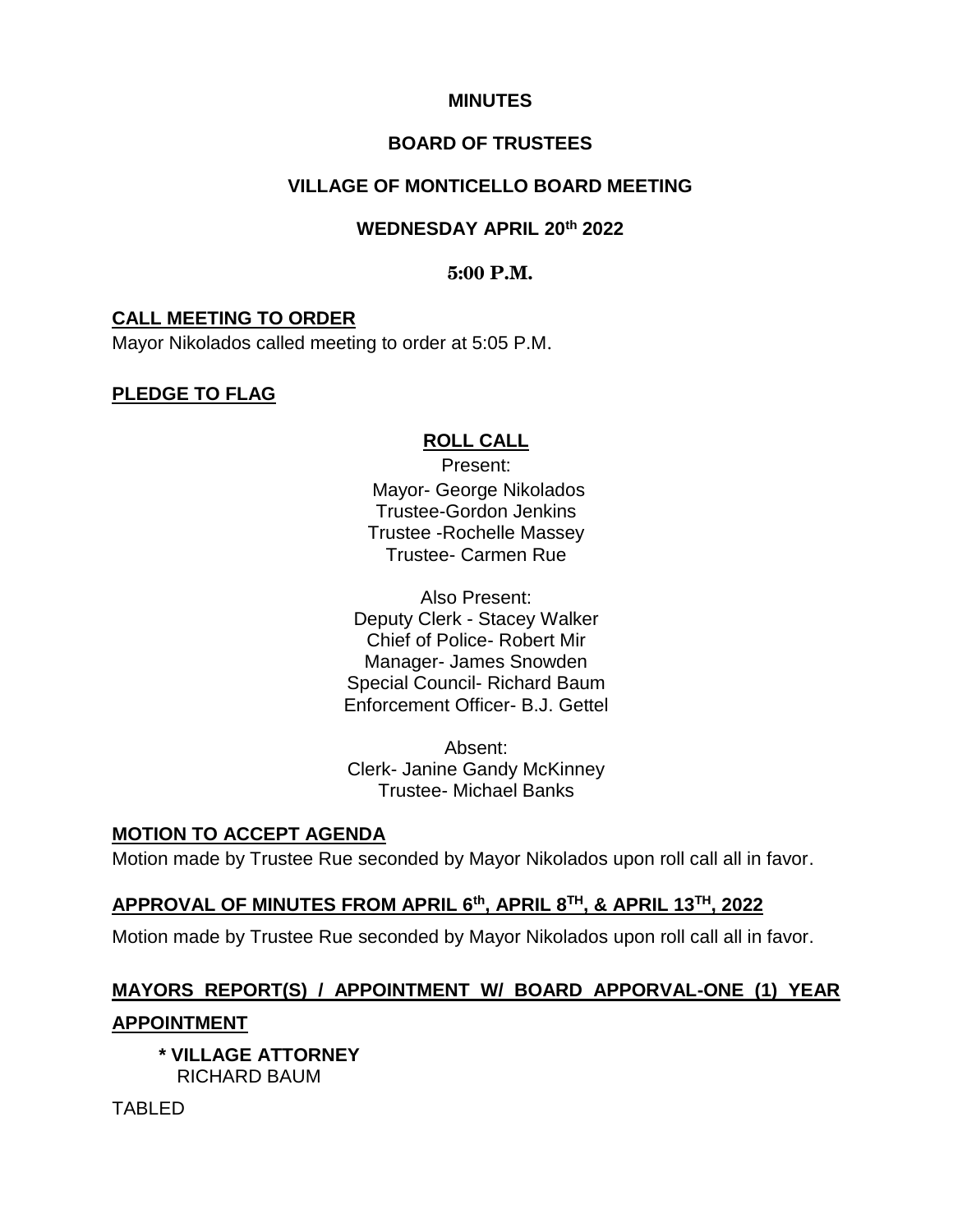#### **MANAGER'S REPORT(S)** NO REPORT

### **RESOLUTION AUTHORIZING PAYMENT OF VILLAGE BILLS** TABLED

## **DISCUSSION OF TAXI CAB PRICING**

Allen Keston present a letter to ask for an increase in taxi rates but the Board said they never saw the letter and Mr. Keston stated that the letter was given before the new Board came so he gave the letter to the Deputy Clerk Stacey Walker so that she can give the Board a copy to review for a future meeting.

Trustee Jenkins explained that they didn't want to vote on anything until they have all documents pertaining to the issue and Mr. Keston understood the Boards decision. Special Council Baum explained that fees are set by the Board according to 229-12.

The Village Manager James Snowden asked Mr. Keston was the Village still inspecting their Vehicles and he stated yes. Mr. Keston also asked if the Village will continue to help support the Bagel Festival by naming them as an additional Insured and have the Monticello Police Department assist.

Trustee Jenkins asked Mr. Keston if the Chamber of Commerce, which represents the Bagel Festival, could donate funding to the Village to help pay bills Mr. Keston said they don't have money to donate but they can help the Village by promoting information to help any project that the Village may have.

## **BUILDING DEPARTMENT REPORT**

Enforcement Officer B.J. Gettel read her monthly report.

# **HIGHWAY DEPARTMENT DISCUSSION CHANGES FOR "SURPLUS SCHEDULE A"**

TABLED

## **RESOLUTION AUTHORIZING TO ADJUST JEROME GITTLEMAN WATER BILL ACCOUNT #51-0001009-0 FROM \$385.11 ADJUSTED AMOUNT \$315.21 TO \$69.90**

Motion made by Trustee Massey seconded Trustee Rue upon roll Trustee Rue yea Mayor Nikolados yea Trustee Massey yea Trustee Jenkins Abstain

**RESOLUTION AUTHORIZING THE BIDDING PROCESS FOR THE VILLAGE'S HIGHWAY, SANITATION, SEWER & WATER DEPARTMENTS ANNUAL BID ITEMS FOR FISCAL YEAR ENDING JULY 2023: BID OPENING DATE TO BE SET FOR THURSDAY MAY 12TH 2022 AT 2:00 PM FOR THE HIGHWAY & SANITATION**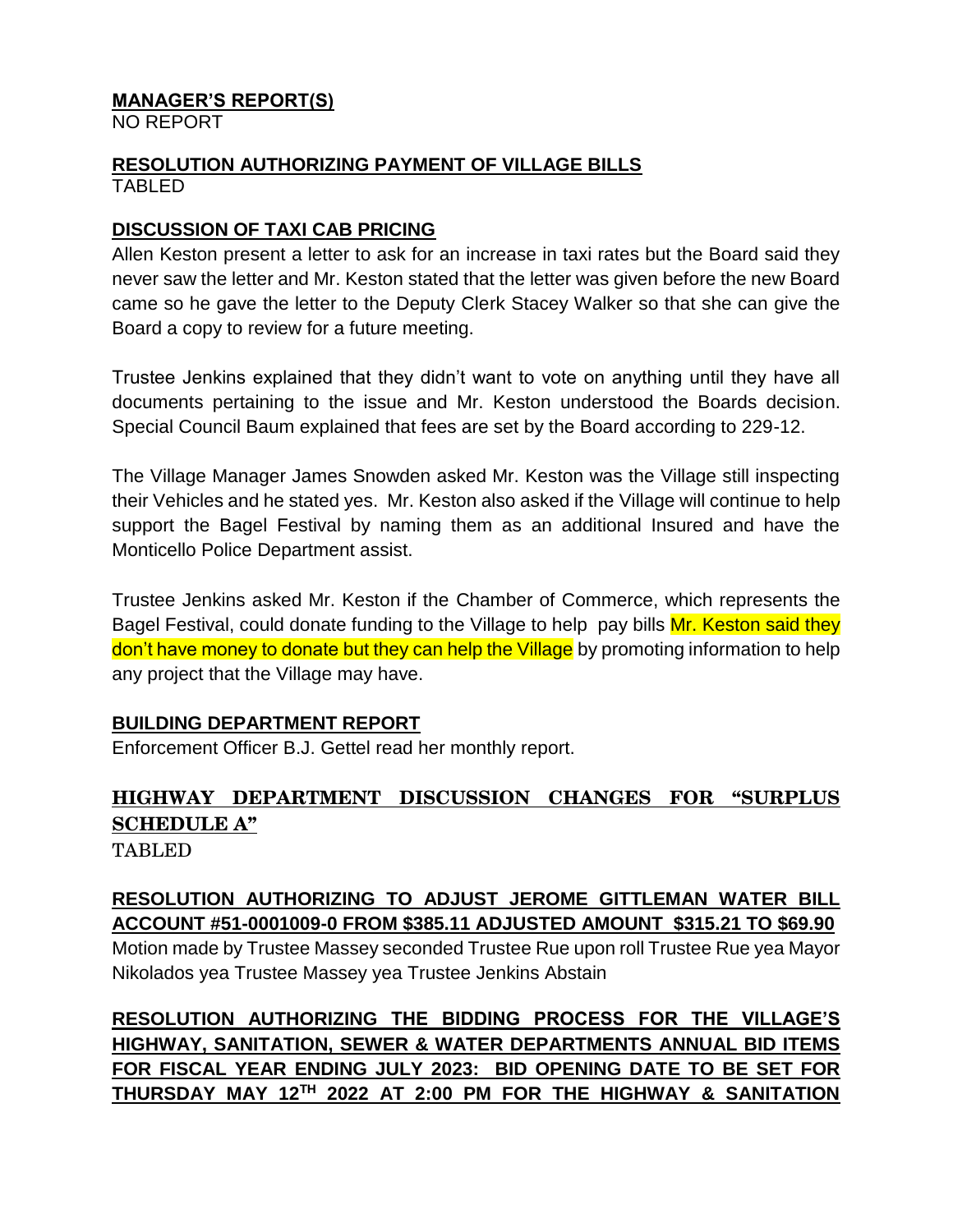## **DEPARTMENTS AND THURSDAY MAY 26TH 2022 AT 2:00 PM FOR THE WATER & SEWER DEPARTMENTS**

Motion made by Trustee Massey Seconded by Trustee Rue upon roll call Trustee Massey yea Trustee Rue yea Mayor Nikolados yea Trustee Jenkins abstain

Trustee Rue stated that the following Resolution were approved at the last emergency meeting so the Board Tabled Resolutions 13-17 until they check to see if they were passed or not.

Motion made by Mayor Nikolados seconded by Trustee Massey upon roll call all voted yea to TABLE Resolutions #13-#17.

# **RESOLUTION AUTHORIZING THE EMERGENCY PURCHASE OF SEWER COMPUTER SOFTWARE FROM KAMAN AUTOMATION (\*SOLE SOURCE PROVIDER) IN THE AMOUNT OF \$1,058.40 FROM APP.#G.8130.421 (TREATMENT/DISPOSAL REPAIR& MAINTENANCE)**

TABLED

## **RESOLUTION AUTHORIZING EMPLOYEES TO ATTEND SEMINARS AND CONFERENCES WHICH WILL BENEFIT OR FURTHER THE INTEREST OF THE VILLAGE NOT TO EXCEED \$1,500**

TABLED

## **RESOLUTION ADOPTING INVESTMENT POLICY FOR THE VILLAGE OF MONTICELLO** TABLED

**RESOLUTION AUTHORIZING PAYMENT TO SULLIVAN COUNTY LABS (\*SOLE SOURCE PROVIDER) FOR WATER TESTING FOR THE WATER DEPARTMENT IN THE AMOUNT OF \$5,518 FROM APP.#F 8320.482 (SOURCE OF SUPPLY-TESTING)** TABLED

## **RESOLUTION AUTHORIZING THE PUCHASE OF CULVERT PIPER TO REPAIR WEST BROADWAY & MOON MANOR IN THE AMOUNT OF \$15,456 (STATE BID) FROM THE CHIPS MONIES FROM THE TOWN & COUNTY BRIDGE & RAIL**  TABLED

Trustee Massey wanted her statement to be put into the minutes that in the 2020 Reports from the State Auditors there was a letter from Mayor Nikolados stating that the report was received and the Board received it. Trustee Massey and Trustee Rue stated that they never received this report. Mayor Nikolados stated that the Board did receive the reports and Trustee Massey wanted on the record that she didn't.